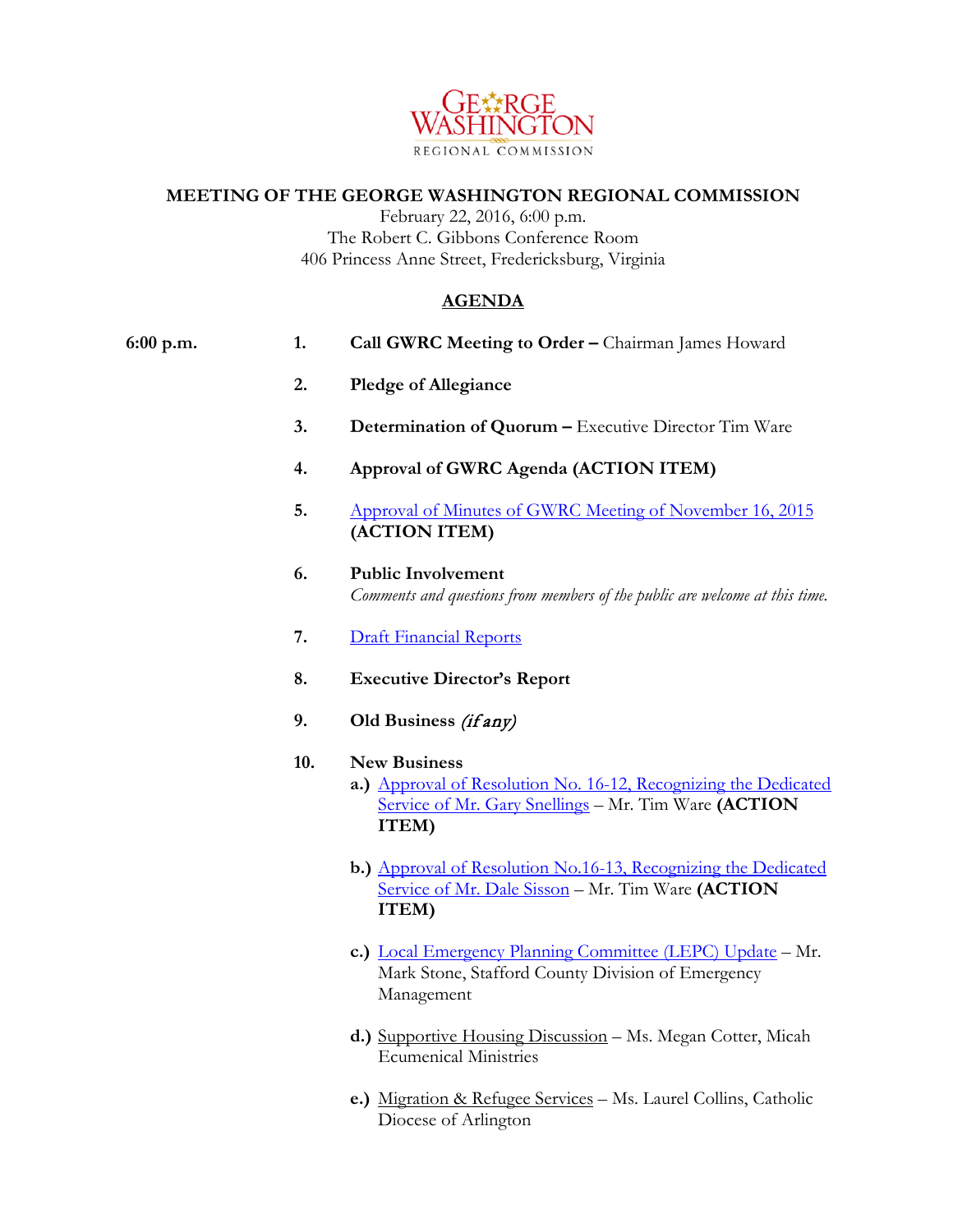|             |     | f.) Approval of Resolution No. 16-14, Authorizing Execution of<br><u>Agreement with the Virginia Department of Rail and Public</u><br>Transportation - Ms. Diana Utz (ACTION ITEM) |
|-------------|-----|------------------------------------------------------------------------------------------------------------------------------------------------------------------------------------|
|             |     | g.) Approval of Resolution No. 16-15, Approving the Slate of<br>Officers to Serve in Fiscal Year 2016 – Mr. Tim Ware<br>(ACTION ITEM)                                              |
|             |     | h.) Approval of Resolution No. 16-16, Support by the George<br><u> Washington Regional Commission for GO Virginia Initiative</u> -<br>Mr. Tim Ware (ACTION ITEM)                   |
|             |     | i.) Virginia's Urban Crescent – Mr. Tim Ware                                                                                                                                       |
|             | j.) | Approval of Resolution No. 16-17, Amending the Joint<br>GWRC/FAMPO Title VI Nondiscrimination Plan - Mr. Tim<br>Ware and Mr. Paul Agnello (ACTION ITEM)                            |
|             |     | k.) House Bill 2 Recommended Project Funding Scenario - Mr.<br>Paul Agnello                                                                                                        |
|             | 1.) | Other New Business (if any)                                                                                                                                                        |
| $6:50$ p.m. | 11. | <b>Adjourn GWRC Meeting</b><br>Next GWRC meeting: March 21, 2016                                                                                                                   |